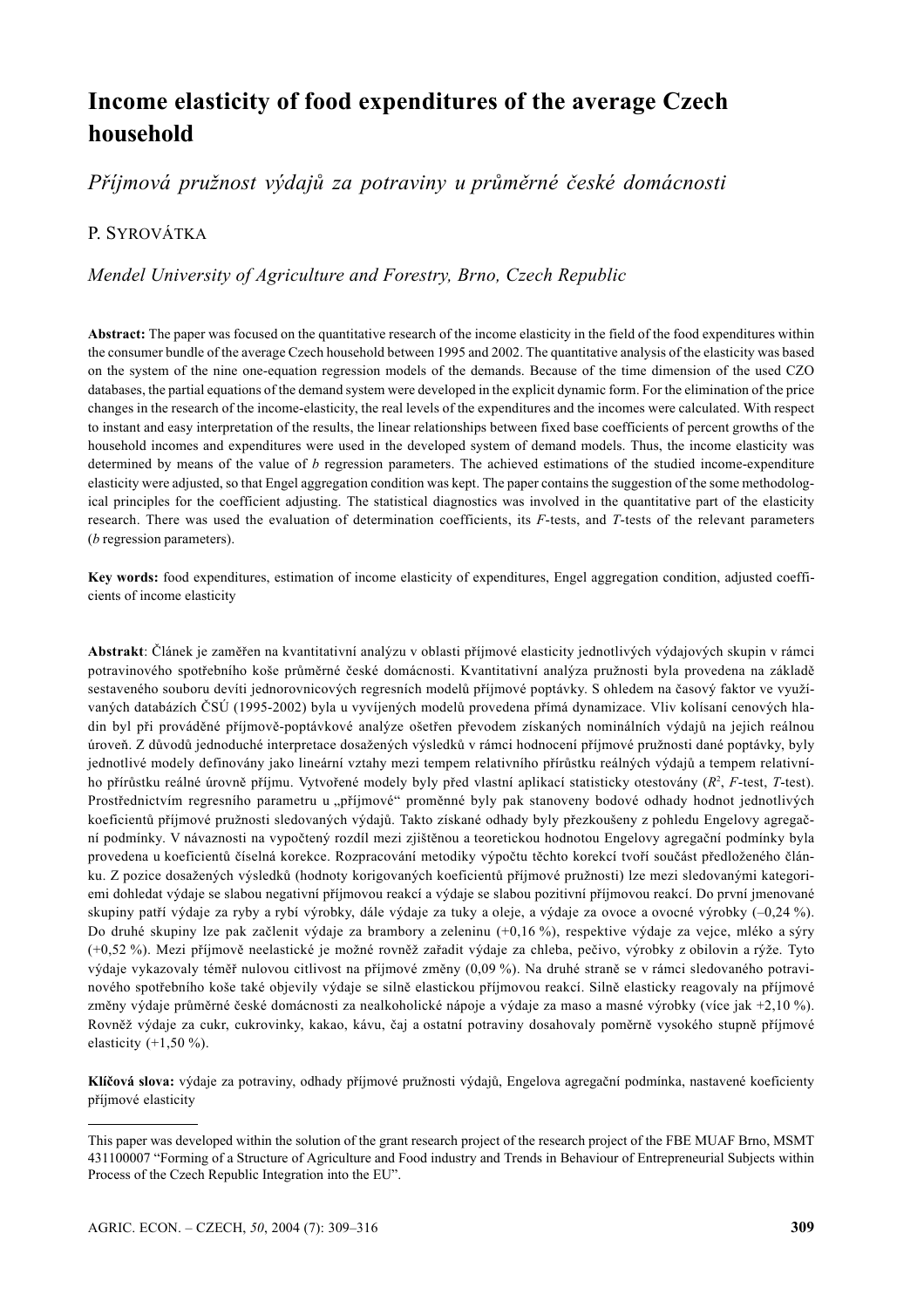# **INTRODUCTION**

The research of the income impacts on the expenditure levels forms the essential element of the Marshall analysis of consumer behaviour (Nicholson 1992). In order to get a measure of how demand for goods reacts to the income changes, one could study the slope of the demand curve. In the economic terminology, this marginal characteristic of demand functions is termed marginal propensity to consume, respectively for the expenditure form of demand, it is marginal propensity to buy. However, this method might cause problems because it depends on the units in which the goods are measured. In order to avoid the unit problems, the concept of elasticity has been developed. Here the percentage change in demand as a result of a percentage change in incomes is measured. In this way, we get a concept independent of the units. The numerical value of the income elasticity is measured by means of the elasticity coefficients (Browning E.K., Browning J.M. 1992). The coefficient of the income elasticity  $(\eta_i^*)$  shows the percentage change in the level of the consumer expenditures for the given goods  $(e_i)$  as the result of the income  $(M)$  increase by 1%. Formalized, the income-elasticity coefficient is given as:

$$
\eta_i^* = \frac{\frac{\partial e_i}{\partial u}}{\frac{\partial M}{\partial u}} = \frac{\partial e_i}{\partial M} \times \frac{M}{e_i}
$$
 (1)

Beside the formula (1), the income elasticity is alternatively measured (Tiffin A., Tiffin R. 1999) by formula (2):

$$
\eta_i = \frac{\frac{\partial e_i}{e_i}}{\frac{\partial m}{m}} = \frac{\partial e_i}{\partial m} \times \frac{m}{e_i}
$$
 (2)

In the formula (2), the value of elasticity coefficient reflects the percentage change in the level of the consumer expenditures for the  $i<sup>th</sup>$  goods  $(e_i)$  as the result of the 1% growth of the part incomes set aside for relevant consumptions (*m*). The patterns in form (2) are primarily used for the complete income-elasticity analysis of closed component of the consumer basket:

$$
e_1 + e_2 + \dots + e_i + \dots + e_n = \sum_{i=1}^n e_i = m
$$
 (3)

For the achieved coefficients of the income elasticity, Engel aggregation condition (4) is kept (Denzau 1992).. Thus, the average value of the income elasticity within closely defined group expenditures is one:

$$
w_1 \times \eta_1 + w_2 \times \eta_2 + ... + w_i \times \eta_i + ... + w_n + \eta_n = \sum_{i=1}^n w_i \times \eta_i = 1
$$
\n(4)

In the aggregation condition (4),  $w_i$  represents the  $i^{th}$ budget share in the consumer bundle. The budget shares  $(w_i)$  are defined by the following formula:

$$
w_i = \frac{e_i}{\sum_{i=1}^n} = \frac{e_i}{m} \; ; \; (t = 1, 2, ..., n)
$$
 (5)

In any case of the income-elasticity analysis, it is necessary to consider the multifactor base of demand functions (Koutsoyiannis 1979).

The aim of the paper is primarily accomplish the quantitative analysis in the field of income elasticity of expenditures within the food consumer basket of the average Czech household. At the quantitative level, the estimations of the income-elasticity coefficients are based on the system of relative independent models. The achieved values of the coefficients are adjusted by Engel aggregation condition in the second part of this contribution. For the adjusting coefficients, the simple method is developed in the paper. The developed method could use for adjusting the complete set of obtained coefficients together or for adjusting its subset.

### **MATERIAL**

The income elasticity of consumer expenditures for the foodstuffs was investigated on the base of the average Czech household data. There was used the database of the Czech Statistical Office (CSO) from 1995 to 2002. This database provided the quarterly levels of the food expenditures of the average Czech household ( $e_i$ ) for:

- 1. meat and meat products  $(e_1)$ 2. fish and fish products  $(e_{\lambda})$ 3. fats and oils  $(e_3)$ 4. eggs, milk and cheese  $(e_{4})$ 5. bread and bakers' products  $(e_{\zeta})$ 6. potatoes and vegetables  $(e_{\kappa})$ 7. fruit and fruit products  $(e_7)$ 8. sugar, sweet, cocoa, coffee, tea and other foods
- $(e_{\scriptscriptstyle 8})$ 9. beverages (*e*<sup>9</sup>  $(e_0)$
- The nominal values of studied expenditures  $(e_1)$ ,  $(e_2)$ , ...,  $(e_9)$ , are available in the CSO publication – Labour, Social Statistics: line 30 – Living Costs. For the elimination of the prices impacts on the analysed income dependences within the food component of consumer basket (Maurice, Phillips 1992), the original nominal data ware transformed on their real levels  $(re_1), (re_2), \ldots, (re_9)$ . The real levels of the food expenditures were calculated by the following formula:

$$
re_i = \frac{e_i}{CPI_i}
$$
;  $(i = 1, 2, 3, ..., 9)$  (6)

For the calculation of the real level of food expenditures in the studied years, the denominator of the fraction (6) was determined by the geometric mean of the fixed base indexes of the month consumer prices of the observed nine food categories (*CPI<sub>i</sub>*). The fixed base *CPI<sub>i</sub>* (January  $1995 = 100\%$ ) were calculated by their chain form, which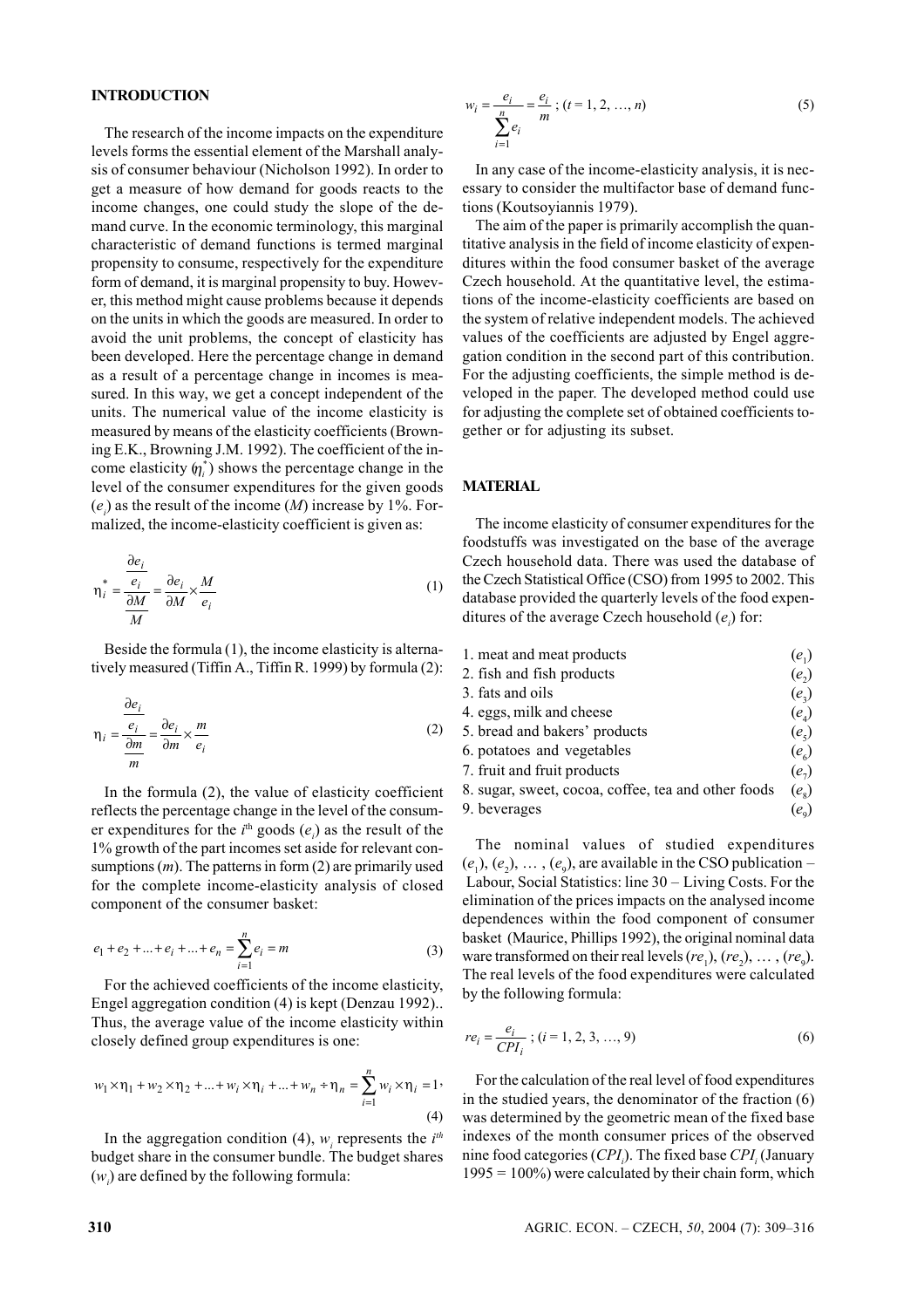Table 1. Yearly real expenditures household for foods and yearly real amounts of the average Czech for foods (CZK)

| Year | yre,    | yre, | yre <sub>3</sub> | $yre_{_4}$ | yre <sub>5</sub> | $yre_{6}$ | $yre_{\tau}$ | yre <sub>8</sub> | $yre_{\alpha}$ | yrm     |
|------|---------|------|------------------|------------|------------------|-----------|--------------|------------------|----------------|---------|
| 1995 | 3 5 2 9 | 340  | 762              | 2 1 8 1    | 1808             | 1563      | 899          | 1906             | 752            | 13741   |
| 1996 | 3822    | 346  | 769              | 2 2 4 1    | 1840             | 1647      | 921          | 2 0 6 5          | 882            | 14 5 34 |
| 1997 | 3 9 8 0 | 344  | 749              | 2 3 4 1    | 1821             | 1631      | 872          | 2 1 3 2          | 952            | 14823   |
| 1998 | 4 1 0 3 | 306  | 732              | 2412       | 1748             | 1627      | 859          | 2092             | 1 0 3 5        | 14915   |
| 1999 | 4 2 1 4 | 295  | 741              | 2475       | 1678             | 1644      | 901          | 2 1 9 5          | 1 0 2 5        | 15 168  |
| 2000 | 4 0 4 7 | 306  | 746              | 2486       | 1 7 1 6          | 1605      | 903          | 2 1 4 7          | 1 0 6 5        | 15 0 21 |
| 2001 | 3 9 8 0 | 308  | 736              | 2 5 0 9    | 1696             | 1711      | 868          | 2 1 8 0          | 1 1 1 6        | 15 104  |
| 2002 | 4 1 9 0 | 288  | 725              | 2 5 1 7    | 1676             | 1767      | 898          | 2 1 5 6          | 1 1 9 4        | 15411   |

is registered in the CSO publication: Prices, line 71 – Consumer Prices.

The studied set of the food expenditures constituted complete component of consumer basket of Czech household (food component of consumer bundle), therefore income elasticity was evaluated by concept (2). From the point of view, it was necessary to determine the real amount of the incomes set aside for purchases of foodstuffs (*rm*). The sum of money (*rm*) was calculated with respect to formula (3) and the real levels of partial food expenditures (*re*<sub>i</sub>):

$$
rm = \sum_{i=1}^{n} re_i = re_1 + re_2 + \dots + re_i + \dots + re_n
$$
 (7)

Before the research of income elasticity of the food expenditures, the time dimension of the used database was primarily analysed. No respect of the trends or/and the periodical oscillations in the used CZO database would give the deformed values of the estimated coefficients of the income elasticity, the problem of factitious regression (Hušek 1932). A set of methods and strategies is defined for the elimination of the factitious regression (Seger, Hindls, Hronová 1998). Within the demand analysis, the seasonality was eliminated by the year aggregation of original quarterly data  $(yre_1)$ ,  $(yre_2)$ , ...,  $(yre_9)$ ,  $(yrm)$ . The trend components were built in the equation body of the developed demand model – the explicit dynamisation of the models in the form (9). The acquired year real levels of the food expenditures ( $yre_1$ ), ( $yre_2$ ), ..., ( $yre_9$ ) and the year real amount of money set aside for the food purchases (*yrm*) are displayed in Table 1.

#### **METHODS OF RESEARCH**

The estimations of the income elasticity of the studied food expenditures were based on the system of the nine independent linear-models with the explicit time variable (8). In this system of one-equation models, the incomeexpenditure relations were defined by means of the fixed base coefficients of percent growths of the household incomes ( $Krm_t$ ) and the expenditures ( $Kre_{it}$ ):

$$
Kre_{it} = a_i + b_i \times Krm_t + c_i \times t \; ; \; (i = 1, 2, ..., 9)
$$
 (8)

The time variable  $(t)$  in the equation system  $(8)$  simulated the trend development of the used coefficients of growth. For the realised research, the time variable was declared consequently:

$$
t = 1
$$
  
\n
$$
t = 2
$$
  
\n
$$
t = 8
$$
  
\n
$$
t = 8
$$
  
\n
$$
t = 2002
$$
  
\n(9)

The next independent variable  $(Krm<sub>t</sub>)$  in the designed system of the demand equations (8) represented the fixedbase coefficient of the percentage changes in the real year level of spent amount for foods within the total income of the average Czech household. The first year of this time-series (1995) was chosen as the fixed base of the growth coefficients. Thus the growth coefficients were defined as following percentage shares:

$$
Krm_t = \frac{rm_t - rm_1}{rm_1} \times 100 = \left(\frac{rm_t}{rm_1} - 1\right) \times 100 \text{ ; } (t = 1, 2, ..., 8)
$$
\n(10)

The endogenous variable (*Kre*<sub>*i*</sub>) of the designed model system (8) reflects percentage changes in the real year expenditures of the average Czech household for the food group *i*. These percentage changes in the studied consumer expenditures were also defined like the fixedbase coefficients with the identical fixed base term:

$$
Kre_{it} = \frac{re_{it} - re_1}{re_1} \times 100 = \left(\frac{re_{it}}{re_1} - 1\right) \times 100 \, ; \, (i = 1, 2, ..., 9) \text{ and}
$$
\n
$$
(t = 1, 2, ..., 8) \tag{11}
$$

The regression parameters  $(a_i)$ ,  $(b_i)$ ,  $(c_i)$  in the designed dynamical system of the demand linear-models were determined on the base of the ordinary leastsquares method. The basic statistical verification of the developed demand models (8) was led through the obtained coefficients of determination  $(R_i^2)$  and *F*-tests of its statistical significance ( $F[R_i^2]$ ). With respect to the aim of the article, *T*-test of  $b_i$  regression parameter  $(T|b_i|)$ was included too. The details about the used procedures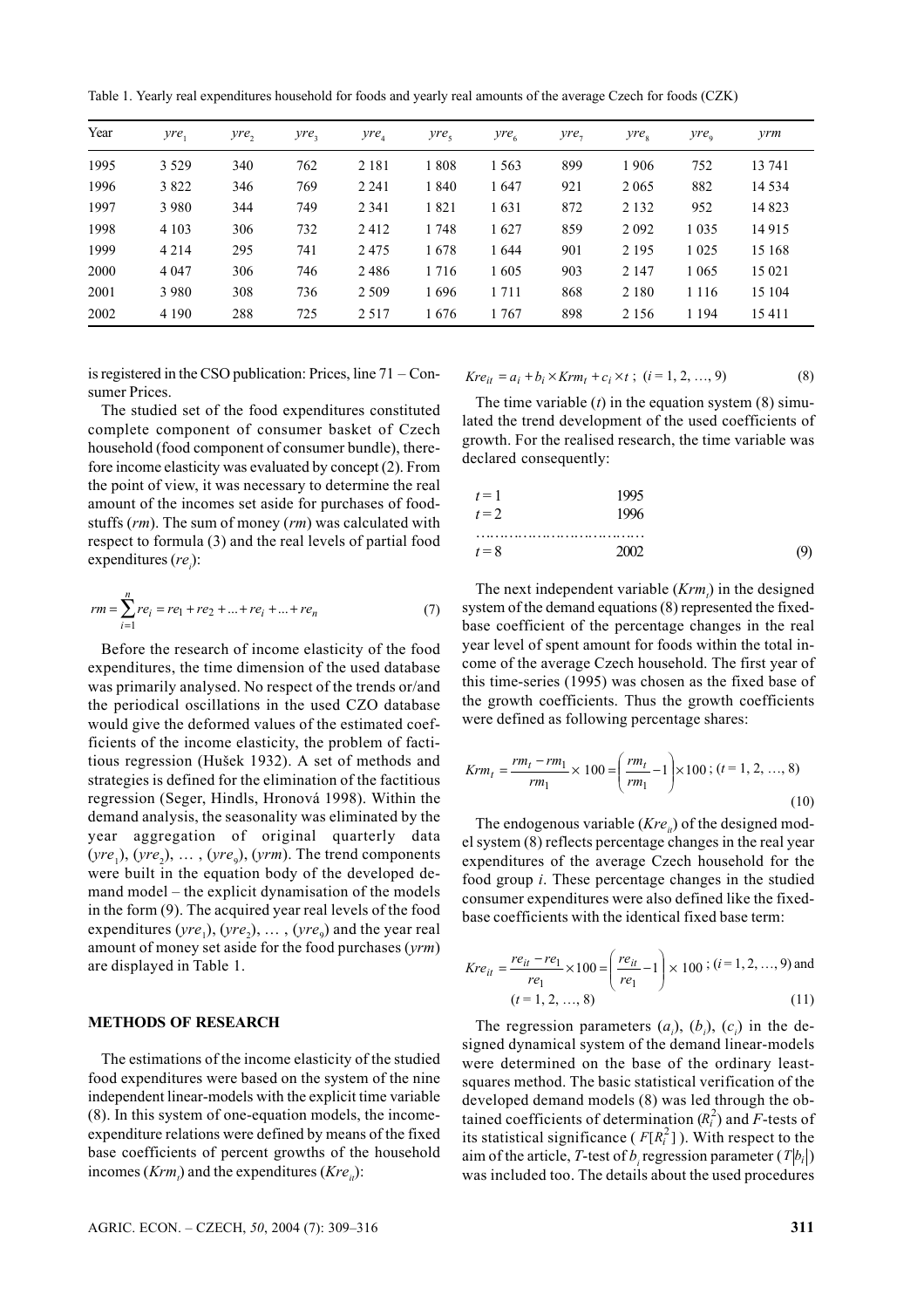of the statistical verification are available in Basic Econometrics by Gujarati (1988) e.g.

After the parameters quantification of dynamical demand system (8) and its statistical verification, the income elasticity of the studied groups of food expenditures was evaluated. For the evaluation of the investigated elasticity of expenditures of the average Czech household for the  $i<sup>th</sup>$  food groups, the achieved value of the  $b_i$  regression parameter (coefficient) was used:

$$
\eta_i = b_i \; ; \; (i = 1, 2, 3, \ldots, 9) \tag{12}
$$

If obtained values of income-expenditure elasticities (12) are supplemented with the significant levels of relevant *T*-tests of  $b_i$  regression parameter, then we receive the probability  $(P)$  of these point estimations:

$$
P[\eta_i = b_i] = (1 - \alpha) ; (i = 1, 2, 3, ..., 9)
$$
\n(13)

With respect to the consequent adjustments of the income-elasticity coefficients (12) to Engel aggregation condition (4), it is useful to determine limits of the estimation. For the maximal extent of the coefficient adjusting, it is possible to use 95% confidence intervals of the relevant regression parameters  $(b_i)$ 

$$
P[b_i - T_{(0,05)/2} \times s(b_i) \le \eta_i \le b_i + T_{(0,05)/2} \times s(b_i)] = 1 - 0.05
$$
  
(*i* = 1, 2, 3, ..., 9) (14)

Thus, the adjusted values of the elasticity coefficient have to lie on the probability level of 95% between the lower  $(h_i)$ <sub>L</sub> and the higher  $(h_i)$ <sub>H</sub> limit of the defined confidence intervals (Gujarati 1988):

$$
P[(\eta_i)_L \le \eta_i \le (\eta_i)_H] = 0.95 \; ; (i = 1, 2, 3, \dots, 9)
$$
 (15)

After the outlines of basic statistical aspects of the point estimations of studied elasticity, the obtained values of the income-elasticity coefficients were tested by Engel aggregation condition (4). For the realisation of the aggregation test (4), the relevant weights  $(w_i)$  were firstly determined by principle (5). The designed system of demand model (8) provides the constant values of income-expenditure elasticities from 1995 to 2002, so the quantifications of the partial weights were based on its average level within the studied period of eight years (*w*<sub>i</sub>):

$$
\overline{w}_{i} = \frac{\sum_{t=1}^{8} y r e_{it}}{\sum_{t=1}^{8} y r m_{t}}; (i = 1, 2, 3, ..., 9)
$$
\n(16)

The received weights for the investigated food groups are depicted in Table 2.

The achieved average levels of weights (Table 2.) together with the estimations of income-elasticity coefficients (12) were inserted to the Engel aggregation condition (4), so the theoretical error of estimations  $(\psi)$ can be defined:

$$
\psi = 1 - \sum_{i=1}^{9} \overline{w}_i \times \eta_i
$$
\n(17)

The issue of the  $\psi$  elimination in the estimated values of income-elasticity coefficients (12) stays the strategy for the separation of adjusted individual coefficients from non-adjusted individual coefficients. In this view, the *y* distribution among the complete set of the estimated coefficients of income elasticity is mathematically easier cause. The distribution theoretical error of estimation  $(\psi)$ can be based on the defined system of the weights (16), thus:

$$
\Psi = \Psi \times \sum_{i=1}^{9} \overline{w}_i = \overline{w}_1 \times \Psi + \overline{w}_2 \times \Psi + \dots + \overline{w}_9 \times \Psi
$$
 (18)

The use of the weight system of Engel aggregation condition (16) for the  $\psi$  distribution resulted in the simple patterns for coefficient adjusting:

$$
(\eta_i)_C = \eta_i + \psi \; ; \; (i = 1, 2, 3, \ldots, 9)
$$
 (19)

But the realisation of *y* distribution process (19) is affected the one practical disadvantage, that the correct values of the income elasticities are also changed together with the incorrect estimations of the given coefficients. Because, the value adjusting within a selected subset of obtained coefficients of income elasticity is more suitable for the real analysis of the income-demand elasticity. The subset of the adjusted coefficients can be determined in association with achieved significant level of *T*-test. The limit value for the definition of studied subset is possible to take the 95% level of *T*-test significance. Thus, the

Table 2. Average budget shares of yearly real expenditures for foods in order to the total sum of money set aside for total food purchases of average Czech household.

| Meat and<br>and meat<br>products | Fish and<br>fish<br>products | Fats<br>and oils | Eggs, milk<br>and<br>cheese | Bread and<br>bakers'<br>products | Potatoes<br>and<br>vegetables | Fruit<br>and fruit<br>products<br>other foods | Sugar, sweet,<br>cocoa, coffee.<br>tea and | <b>Beverages</b> |
|----------------------------------|------------------------------|------------------|-----------------------------|----------------------------------|-------------------------------|-----------------------------------------------|--------------------------------------------|------------------|
| 0.2684                           | 0.0213                       | 0.0502           | 0.1614                      | 0.1178                           | 0.1112                        | 0.0600                                        | 0.1421                                     | 0.0676           |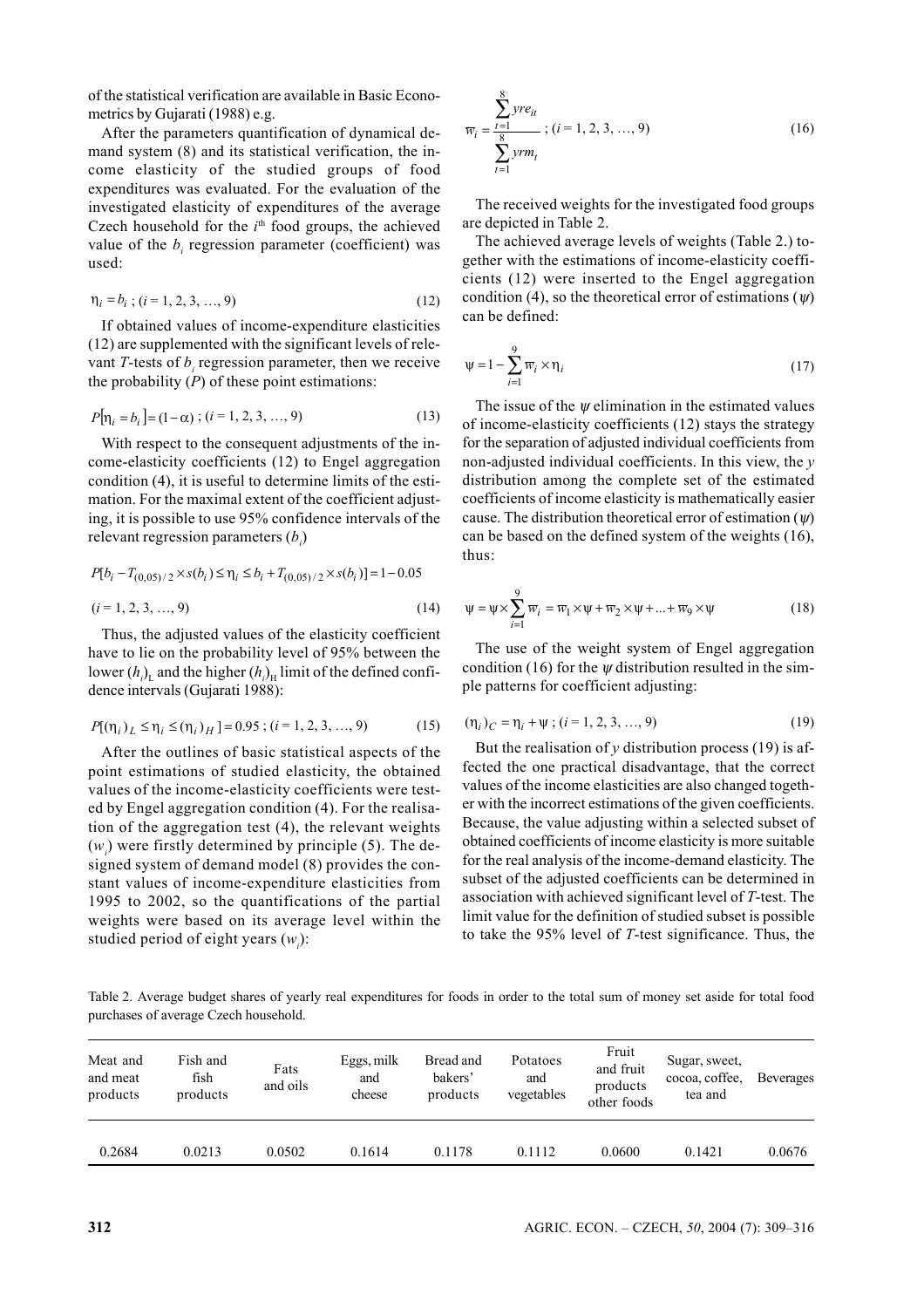value adjusting will be done only for income-elasticity coefficients with the significant level of *T*-test lesser than 95%.

With respect to the definition criterion, the complete set including 9 coefficients of income-elasticity was divided into two parts. The first part of the set contained *r* of income-elasticity coefficients, which will be adjusted. The extent of this coefficient subset was (1, … , *r*). The second part of the set included  $(9 - r)$  non-adjusted coefficients of investigated income elasticity, thus extent of the subset was  $(r+1, \ldots, 9)$ . The total theoretical error of the elasticity estimations  $(\psi)$  was naturally distributed only within the first subset of coefficient set. The subset-bounded process of *y* distribution was based on the modified system of weights (20):

$$
\psi = \psi \times \sum_{i=1}^{r} \frac{\overline{w}_{i}}{\sum_{i=1}^{r} \overline{w}_{i}} = \frac{\overline{w}_{1}}{\sum_{i=1}^{r} \overline{w}_{i}} \times \psi + \frac{\overline{w}_{2}}{\sum_{i=1}^{r} \overline{w}_{i}} \times \psi + ... + \frac{\overline{w}_{r}}{\sum_{i=1}^{r} \overline{w}_{i}} \times \psi \ ;
$$
\n
$$
(r < n) \tag{20}
$$

Within the given subset, the adjusted values of the income-elasticity coefficients were determined by the formula (21):

$$
(\eta_i)_C = \eta_i + \frac{\Psi}{\sum_{i=1}^r \overline{w}_i}; \ (i = 1, 2, ..., r); \ (r < n) \tag{21}
$$

#### **RESULTS AND DISCUSSION**

According to the above-described methodology, the income-elasticity research of the food expenditures within the average consumer basket of Czech household began by the construction of the demand system of nine independent linear-models with the explicit time variable (8). The individual parameters and the statistical diagnostics of the developed models are listed in Table 3.

The results of the significant levels of performed *F*tests (in Table 3) clearly demonstrate, that the developed demand system of dynamic linear models (8) is statically significant. Thus, the demand system (9) can be completely used for the quantitative analysis of income elasticity in the field of food expenditures of the average Czech household. Maybe only, the individual demand model for fruit and fruit products was not acceptable from that point of statistical diagnostics. The model did not get even the 10% significant level of *F*-test.

The income elasticity of the expenditure groups within consume basket of the average Czech household was investigated by means of the point estimations of the relevant regression parameters  $(b<sub>i</sub>)$ , formula (12). The achieved values of the coefficients together with upper and lower bounds of these estimations are displayed in Table 4.

But the estimated coefficients of income elasticity in Table 4 do not keep the Engel aggregation condition, formula (4):

$$
\sum_{i=1}^{n} \overline{w}_i \times \eta_i = 0.2684 \times (+2.1291) + 0.0213 \times (-0.1282) ++ 0.0502 \times (-0.1302) +0.1614 \times (+0.6280) + 0.1178 \times\times (+1.1221) + 0.1112 \times (+0.2698) + 0.0600 \times (-0.1293) ++ 0.1421 \times (+1.4766) + 0.0676 \times (+2.2044) = 1.0590 > 1
$$
\n(22)

For that reason (22), the following research of income elasticity of studied expenditures was focused on adjusting of the obtained values of elasticity coefficients (12). In order to adjust the relevant values of elasticity coefficients, the total theoretical error of estimation (*y*) was firstly determined by the formula (17):

$$
\psi = 1 - \sum_{i=1}^{9} \overline{w}_i \times \eta_i = 1 - 1.0590 = -0.0590
$$
 (24)

For the distribution of  $\psi$  value (24), both described approaches were used. Within the first adjustment method, the distribution process of *y* was based on the weight system (16). Thus, the distribution of the total theoretical error of estimations ran numerically by formula (18) for the complete set of income-elasticity coefficients. The adjusted values of all income-elasticity coefficients were determined in accordance with the formula (19). Within the second adjustment method, the distribution process of  $\psi$  was based on the modified weight system (20) and was purely applied to the subset of studied elasticity coefficients with significant level lower than 95%. Within the given subset, the adjusted values of the income-elasticity coefficients were calculated by the formula (21). In the investigated group of food expenditures, the coefficient of the income elasticity of the expenditures for fish and fish products, for fat and oils, for eggs, milk and cheeses, for bread and bakers' products, for potatoes and vegetables, for fruits and fruit products was adjusted. Thus, the value of 6 of 9 elasticity coefficients was adjusted. On the other hand, 3 coefficients of studied elasticity remained aloof the value adjusting. Both levels of results in the field of the coefficient adjusting (19), (21) are depicted in Table 5. In economical interpretations of achieved results, the primary emphasis will lay on the adjusted values of coefficients by the formula (21).

According to the displayed results in Table 5, it is possible to define within the studied component of the consumer basket of the Czech average household the normal (the positive values of income-elasticity coefficients) and the inferior (the negative values of incomeelasticity coefficients) groups of foodstuffs. But, this classification of the food groups in the investigated consumer basket has to be taken very reasonably, because the negative values of the income-elasticity coefficients were found very near to the zero level (less than  $0.25\%$ ). In the observed period (1995–2002), very weak negative responses to the income changes were especially found in the field of expenditures of the average Czech household for fish and fish products, for fats and oils, and for fruit and fruit products. Within those enumerated groups of the foodstuffs, the rise of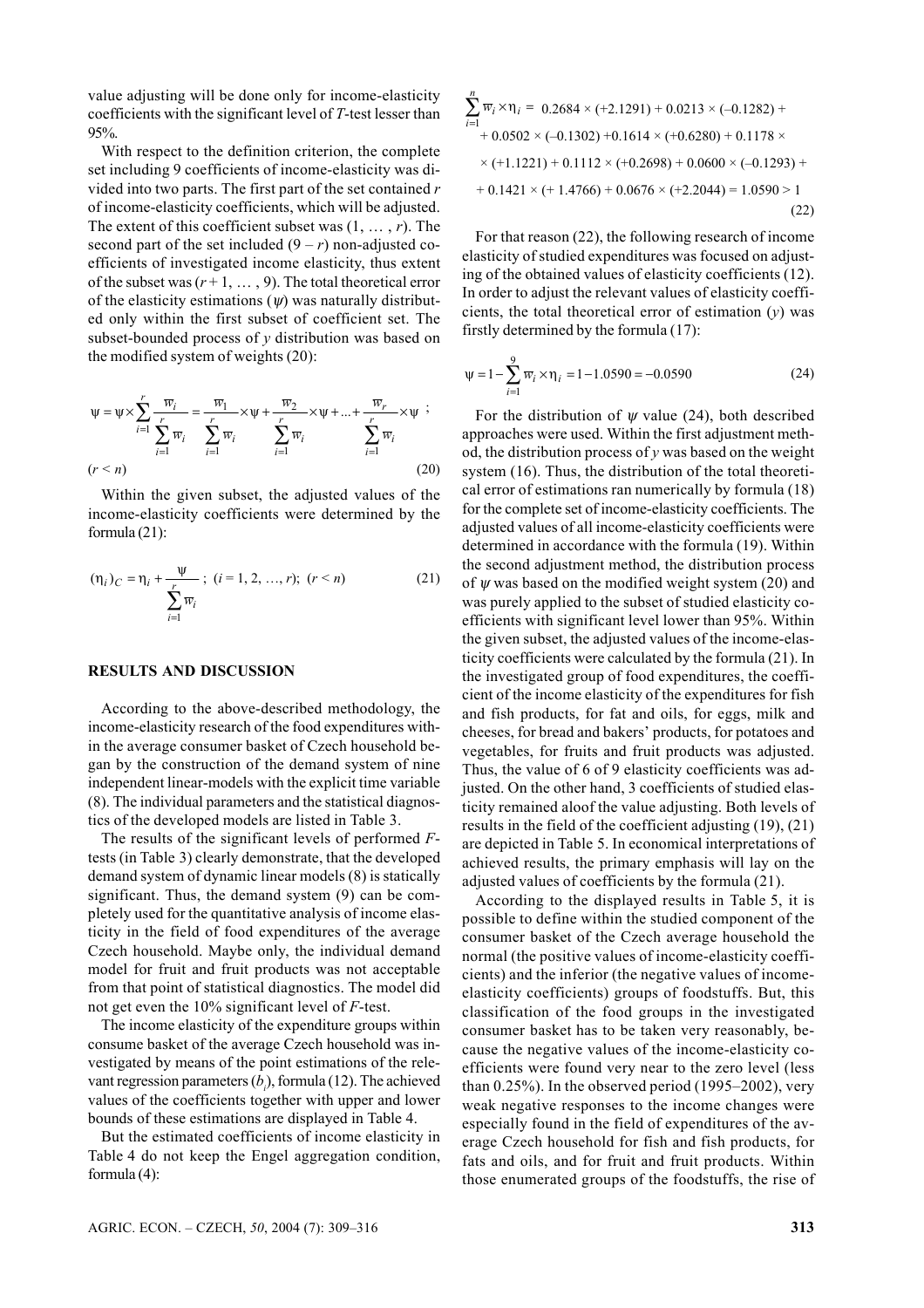the real yearly incomes by 1% caused the decrease in the real year level of the food expenditures by approximately 0.24%. In the observed period, other studied groups of food expenditures of the average Czech household achieved entirely positive reaction to the income changes. The positive income responses manifested the most intensively in the field of expenditures for beverages and in the field of expenditures for meat and meat products. In both expenditures groups, the income elasticities of the yearly real expenditures were bigger than 2%. By 0.5% lower, the income-expenditure reactions were detected in the field of expenditures of the average Czech household for sugar, sweet, cocoa, coffee, tea and other foods. In association with the 1% rise of real yearly income, the year real volume of these expenditures increased by 1.5%. On the contrary, inelastic income reactions were identified in the field of real expenditures of the average Czech household for eggs,

| Food groups                                | Demand model (6):                                    | $b_i$ value                                                   |                           |
|--------------------------------------------|------------------------------------------------------|---------------------------------------------------------------|---------------------------|
| (i)                                        | $Kre_{it} = a_i + b_i \times Krm_t + c_i \times t$   |                                                               |                           |
|                                            | Determination<br>index                               | Value of F-test;<br>Significant level of F-test               |                           |
| Meat and meat<br>products                  |                                                      | $Kre_{1t} = -0.07620 + 2.1291 \times Krm_t - 0.9090 \times t$ | $b_1 = +2.1291$           |
| $(i = 1)$                                  | $R_1^2 = 0.9374$                                     | $F[R_1^2] = 37.4195$ ;                                        | $T b_1 $ = 5.4719         |
|                                            |                                                      | $\alpha[F_1] = 0.0010$                                        | $\alpha[T b_1] = 0.0028$  |
| Fish and fish<br>products                  |                                                      | $Kre_{2t}$ = +4.0898 – 0.1282 × $Krm_t$ – 2.1945 × t          | $b_2 = -0.1282$           |
| $(i=2)$                                    | $R_2^2 = 0.7273$                                     | $F[R_2^2] = 6.6673$ ;                                         | $T b_2 =0.1464$           |
|                                            |                                                      | $\alpha[F_2] = 0.0388$                                        | $\alpha[T b_2 ] = 0.8893$ |
| Fats and oils<br>$(i=3)$                   |                                                      | $Kre_{4t}$ = +1.0039 – 0.1302 × $Krm_t$ – 0.4954 × t          | $b_4$ = +0.1302           |
|                                            | $R_3^2 = 0.7196$                                     | $F[R_3^2] = 6.4154$ ;                                         | $T b_3  = 0.5107$         |
|                                            |                                                      | $\alpha[F_3] = 0.0413$                                        | $\alpha[T b_3] = 0.6313$  |
| Eggs, milk and<br>cheese                   |                                                      | $Kre_{4t} = -1.7133 - 0.6280 \times Krm_t + 1.4493 \times t$  | $b_4$ = +0.6280           |
| $(i = 4)$                                  | $R_{4}^{2}=0.9437$                                   | $F[R_4^2] = 41.9352;$                                         | $T b_4  = 1.8244$         |
|                                            |                                                      | $\alpha[F_4] = 0.0008$                                        | $\alpha[T b_4] = 0.1277$  |
| Bread and<br>bakers' products<br>$(i = 5)$ |                                                      | $Kre_{5t}$ = +2.4428 + 0.1221 × $Krm_t$ – 1.5000 × t          | $b_5 = +0.1221$           |
|                                            |                                                      | $R_5^2 = 0.7907$ $F[R_5^2] = 9.4471$ ;                        | $T b_5  = 0.2930$         |
|                                            |                                                      | $\alpha[F_5] = 0.0200$                                        | $\alpha[T b_5] = 0.7813$  |
| Potatoes and<br>vegetables                 |                                                      | $Kre_{6t} = -0.7911 + 0.2698 \times Krm_t + 0.9235 \times t$  | $b_6$ = +0.2698           |
| $(i = 6)$                                  | $R_6^2 = 0.6208$                                     | $F[R_6^2] = 4.0933$ ;                                         | $T b_6  = 0.4400$         |
|                                            |                                                      | $\alpha[F_6] = 0.0885$                                        | $\alpha[T b_6] = 0.6783$  |
| Fruit and fruit<br>products                | $Kre_{7t}$ = +0.1378 – 0.1293 × $Krm_t$ – 0.0068 × t | $b_7 = -0.1293$                                               |                           |
| $(i = 7)$                                  | $R_7^2 = 0.0443$                                     | $F[R_7^2] = 0.1160$ ;                                         | $T b_7  = 0.2269$         |
|                                            |                                                      | $\alpha[F_7] = 0.8928$                                        | $\alpha[T b_7] = 0.8296$  |
| Sugar, sweet,<br>cocoa, coffee, tea        |                                                      | $Kre_{8t}$ = +0.7540 + 1.4766 × $Krm_t$ – 0.4249 × t          | $b_8 = +1.4766$           |
| and other foods                            | $R_8^2 = 0.9112$                                     | $F[R_8^2] = 25.6399;$                                         | $T b_8  = 4.1375$         |
| $(i = 8)$                                  | $\alpha[F_8] = 0.0024$                               |                                                               | $\alpha[T b_8] = 0.0090$  |
| Beverages<br>$(i = 9)$                     |                                                      | $Kre_{9t} = -3.8424 + 2.2044 \times Krm_t + 4.3272 \times t$  | $b_9 = +2.2044$           |
|                                            | $R_9^2 = 0.9788$                                     | $F[R_9^2] = 115.5539$ ;                                       | $T b_9  = 3.3307$         |
|                                            |                                                      | $\alpha[F_9] = 0.0001$                                        | $\alpha[T b_9] = 0.0208$  |

Table 3. Parameters and statistical diagnostics of the developed demand model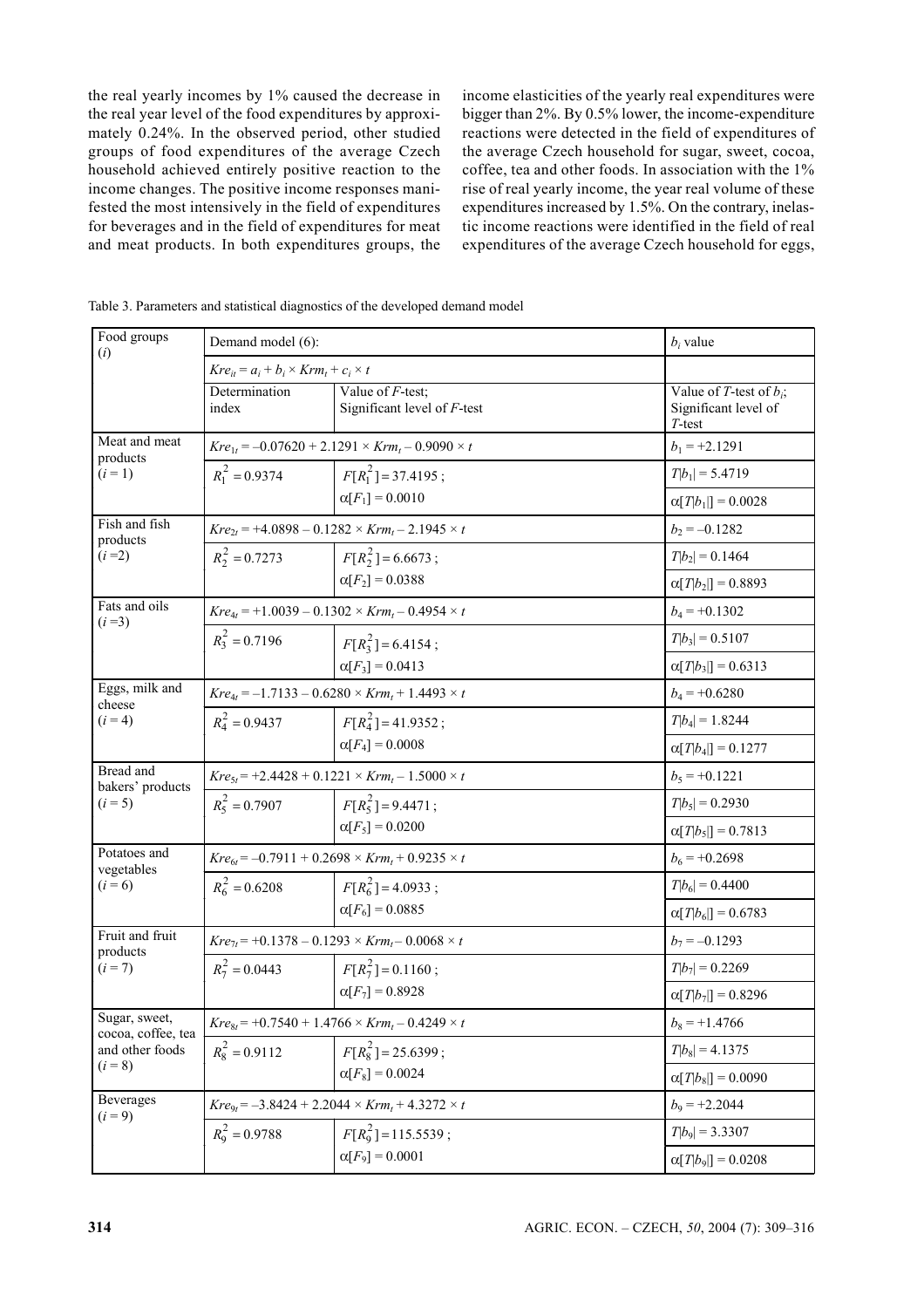Table 4. The estimations of the income elasticity of food expenditures of the average Czech upper and lower bounds of these estimations

| Category<br>of foods | Meat and<br>and meat<br>products | Fish and<br>fish<br>products | Fats<br>and<br>oils | Eggs, milk<br>and<br>cheese | Bread and<br>bakers'<br>products | Potatoes<br>and<br>vegetables | Fruit<br>and fruit<br>products | Sugar, sweet,<br>cocoa, coffee,<br>tea and<br>other foods | Beverages |
|----------------------|----------------------------------|------------------------------|---------------------|-----------------------------|----------------------------------|-------------------------------|--------------------------------|-----------------------------------------------------------|-----------|
| $\eta_i$             | $+2.1291$                        | $-0.1282$                    | $-0.1302$           | $+0.6280$                   | $+0.1221$                        | $+0.2698$                     | $-0.1293$                      | $+1.4766$                                                 | $+2.2044$ |
| $(\eta_i)_L$         | $+1.1289$                        | $-2.3797$                    | $-0.7856$           | $-0.2569$                   | $-0.9488$                        | $-1.3066$                     | $-1.5945$                      | $+0.5592$                                                 | $+0.5031$ |
| $(\eta_i)_H$         | $+3.1293$                        | $+2.1233$                    | $+0.5251$           | $+1.5129$                   | $+1.1929$                        | $+1.8462$                     | $+1.3359$                      | $+2.3941$                                                 | $+3.9058$ |

Table 5. The adjusted estimations of the income elasticity of food expenditures of the average Czech

| Category<br>of foods | Meat and<br>and meat<br>products | Fish and<br>fish<br>products | Fats<br>and<br>oils | Eggs, milk<br>and<br>cheese | Bread and<br>bakers'<br>products | Potatoes<br>and<br>vegetables | Fruit<br>and fruit<br>products | Sugar, sweet,<br>cocoa, coffee,<br>tea and<br>other foods | Beverages |
|----------------------|----------------------------------|------------------------------|---------------------|-----------------------------|----------------------------------|-------------------------------|--------------------------------|-----------------------------------------------------------|-----------|
| $(\eta_i)_{c}$ (19)  | $+2.0701$                        | $-0.1872$                    | $-0.1892$           | $+0.5690$                   | $+0.0631$                        | $+0.2108$                     | $-0.1883$                      | $+1.4176$                                                 | $+2.1454$ |
| $(\eta_i)_c$ (21)    | $+2.1291$                        | $-0.2413$                    | $-0.2433$           | $+0.5150$                   | $+0.0090$                        | $+0.1568$                     | $-0.2424$                      | $+1.4766$                                                 | $+2.2044$ |

milk and cheeses. In that case, the increase of yearly real level of incomes induced the rise in the given expenditures by 0.52%. More and more inelastic normal incomeexpenditure reactions were determined for potatoes and vegetables, where the rise of the year real income by 1% brought only 0.16% increase in the given expenditure field. And finally, the expenditures of the average Czech household for bread and bakers' products were found almost without income reactions. The coefficient of income elasticity converged to zero level.

### **CONCLUSION**

The realised research was focused on the quantitative analysis of the income elasticity in the field of the food expenditures of the average Czech household between 1995 and 2002. In addition to the quantification of the income elasticity of the analysed expenditures, the article contains the suggestion of the methodological principles for the adjustment of income-elasticity coefficients so that Engel aggregation condition was kept. The method of value adjusting can be used for complete set of estimated coefficients of income elasticity or only for their selected subset. According to the adjusted values of the year income-elasticity coefficients, the studied food expenditures included the category of the inferior goods and the normal goods. In the group of the inferiors, there were the expenditures for fish and fish products, for fats and oils, and for fruit and fruit products. In the group of the normal food goods, there were bread and bakers' products; potatoes and vegetables; eggs, milk and cheese; sugar, sweet, cocoa, coffee, tea and other foods; meat and meat products; and beverages. However, the demonstrated food classification in the investigated consumer basket has to be taken very reasonably, because the negative values of the income-elasticity coefficients were found very near to the zero level (less than  $0.25\%$ ). Around zero level  $(0.009\%)$ , the positive income elasticity of expenditures for bread and bakers' products was founded too. The inelastic income reaction was also identified in the field of expenditures for eggs, milk and cheese (0.52%). On the other hand, the strong elastic reactions to the income changes were found for the food groups: sugar, sweet, cocoa, coffee, tea and other foods (1.48%); meat and meat products (2.13%); and beverages (2.20%).

# **REFERENCES**

- Browning E.K., Browning J.M. (1992): Microeconomics, Theory and Applications. 4th edition, USA, Harper Collins Publishers, 719 p.; ISBN 0-0673-52142-7.
- Denzau A. (1992): Microeconomics Analysis, Markets and Dynamics. USA, IRWIN, 854 p.; ISBN 0-256-07012-1.
- Gujarati D.N. (1988): Basic Econometrics, 2nd edition. USA, McGraw-Hill, 705 p.; ISBN 0-07-0255188-6.
- Hušek R. (1999): Ekonometrická analýza. 1. vyd. Praha, Ekopress, 303 p.; ISBN 80-86119-19-X.
- Koutsoyiannis A. (1979): Modern Microeconomics. 2nd edition. London, The Macmillan Press, 581 p.; ISBN 0-333- 25349-3.
- Maurice S.CH., Phillips O.R. (1992): Economic Analysis, Theory and Application.  $6^{th}$  edition Boston: Irwin, 738 p.; ISBN 0-256-08209-X.
- Nicholson W. (1992): Microeconomic theory, Basic principles and Extensions. 5<sup>th</sup> edition. USA, Dryden Press, 825 p.; ISBN 0-03055043-2.